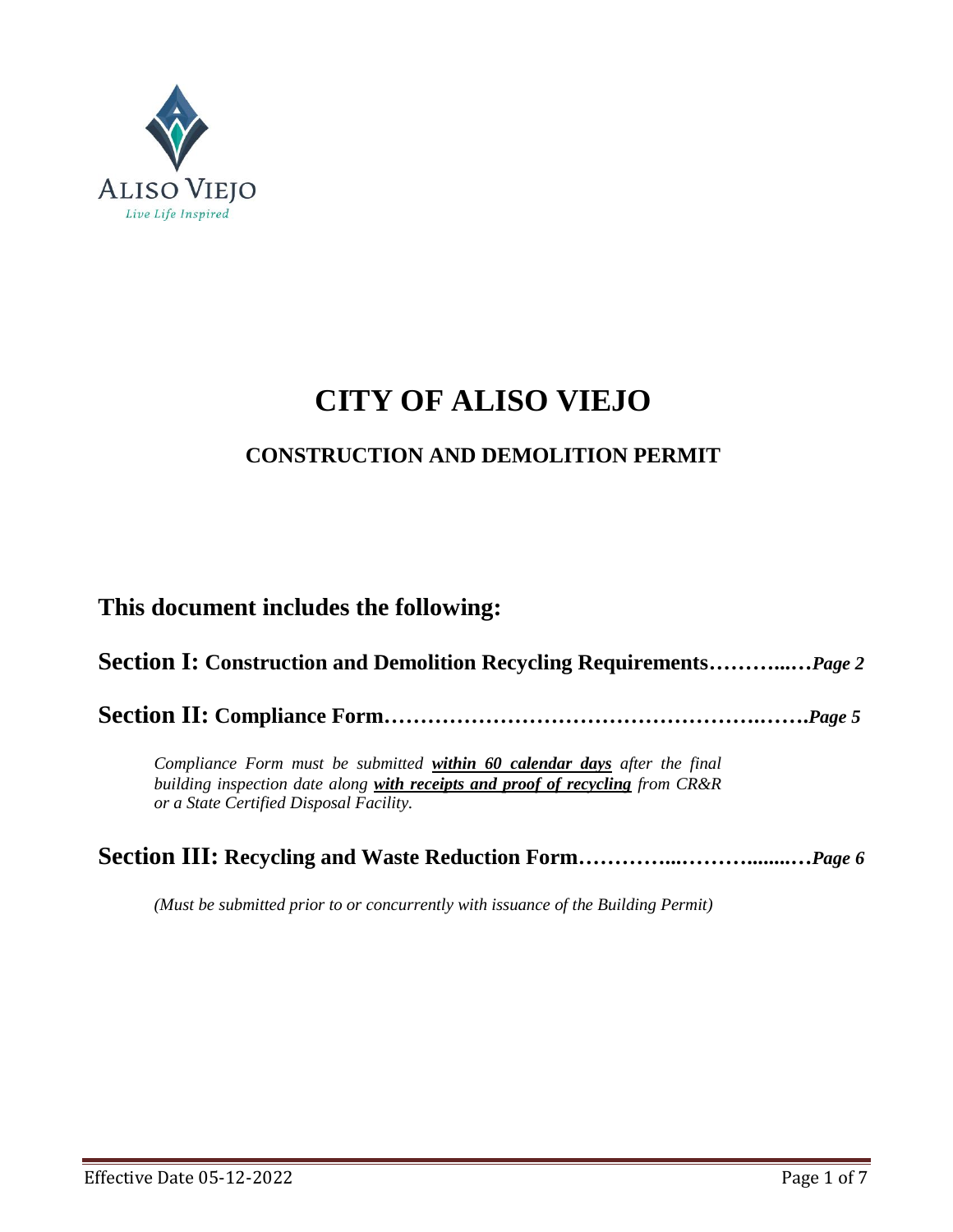# **CITY OF ALISO VIEJO**

## **Section I Construction and Demolition Recycling Requirements**

On March 1, 2017 and July 19, 2017, the City of Aliso Viejo adopted Ordinances No. 2017-184 and 2017-188 (Aliso Viejo Municipal Code Chapter 7.15). These ordinances require the recycling, reuse or diversion of at least 65% of all construction and/or demolition waste generated from all construction projects within the City. The goal of these Ordinances is to protect the health, safety and welfare of City residents and to meet the requirement of Assembly Bill 939 and 2016 California Green Building Standard Code which mandate that all cities divert 65% of all waste generated from landfill disposal.

Under the referenced Ordinances, compliance documents and a performance deposit are required to demonstrate the permit applicant's intent and ability to divert 65% of the waste generated by the project from landfill disposal through recycling and reuse of materials. The Ordinance further requires applicant to submit verification of the 65% diversion from landfills to the City at the completion of the project as a condition of returning the performance deposit.

#### **Types of projects covered by this Ordinance**

All construction and/or demolition projects are subject to the requirements of these Ordinances. Exemptions are granted for commercial projects that generate a total combined weight of construction and demolition waste, which do not exceed 2 pounds per square foot of the building area and residential projects that generate a total combined weight of construction and demolition waste disposed of in landfills, which do not exceed 3.4 pounds per square foot of the building area.

#### **Diversion Rate Requirement**

A diversion rate of 65% is required for all waste generated by each covered project.

#### **Permit Application Requirements**

As part of the building and/or demolition permit application, applicants for projects covered by the Ordinance must comply with the following requirements:

**1.** Applicants must complete and submit a Recycling and Waste Reduction form.

*2.* Applicants must submit a performance deposit or cash bond of a minimal amount of \$500, then fifty dollars per ton for each ton above 10 tons. Performance deposit or cash bond shall be returned, without interest, in total or in proportion, upon proof to the satisfaction of the City for no less than the required percentage of tons of construction or demolition debris generated by the project has been recycled, reused, or diverted. If a lesser percentage of tons than required are recycled, reused or diverted, a proportionate share of the deposit will be refunded. If there is a failure to comply with the requirements of this article, the refund will be forfeited.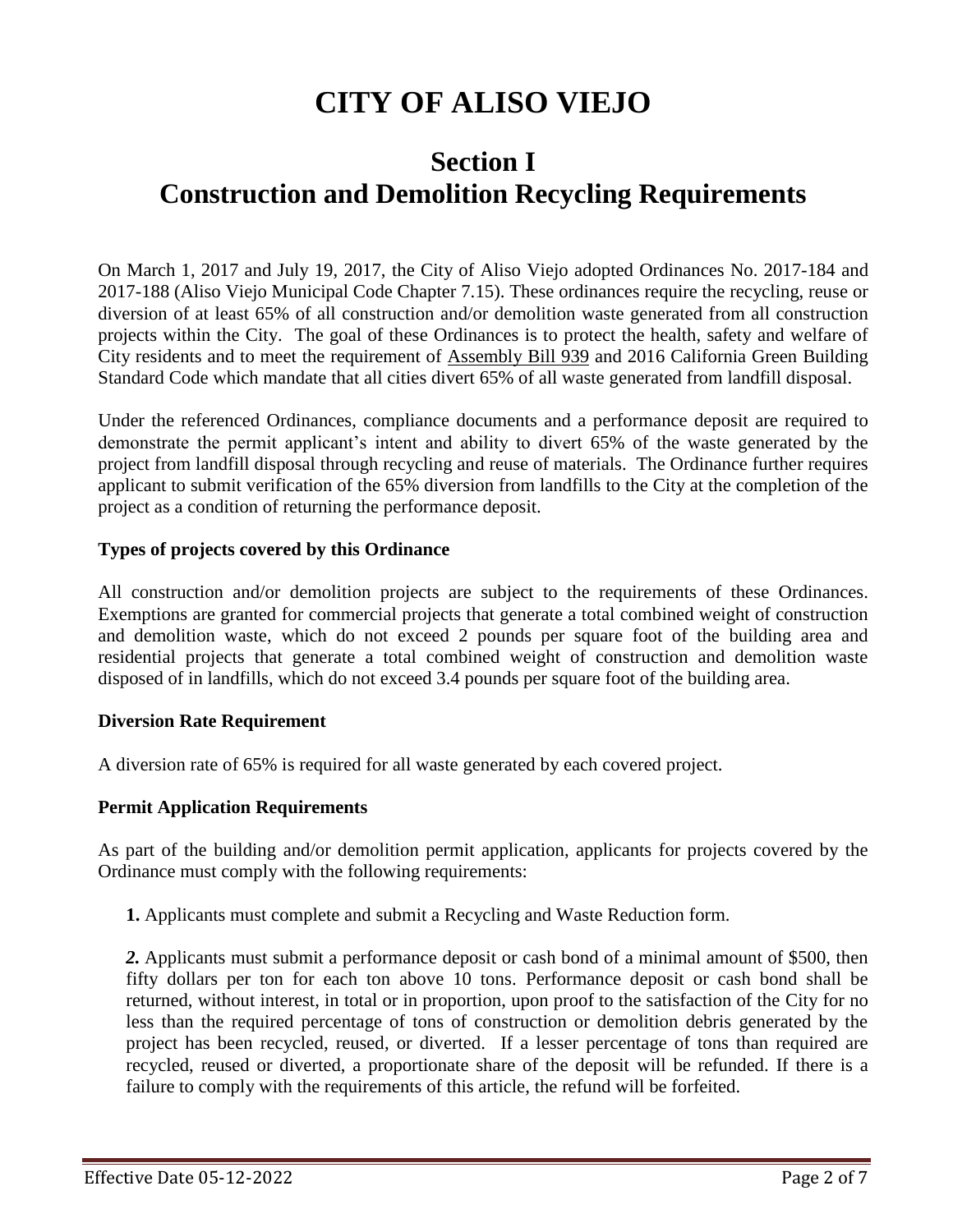*Note\*\*\*The use of a non-permitted hauler (i.e., any hauler other than the City's Exclusive Franchised Waste Hauler, CR&R Waste and Recycling Services, Inc.) to haul any waste from your project is subject to deposit forfeiture\*\*\**

### **Demonstrating compliance with the diversion requirements and obtaining release of the performance deposit**

The permit applicant shall complete and submit a Compliance Form **(Section II, Page 5)** describing the efforts used to meet the diversion requirements and quantifying diversion rates, within 60 calendar days from the final building inspection date. Receipts documenting the actual weight or volume of all materials recycled, reused, or disposed of from the project must be attached to the Compliance Form.

City staff will review the information. If the City determines that the documentation demonstrates full compliance with the Ordinance, the full performance deposit shall be returned. If the diversion requirements have not been met, the City will return a portion of the performance deposit equivalent to the extent to which the project has met the 65% diversion (e.g. if only half of the diversion goal has been reached; only half of the performance deposit will be returned). The balance of the performance deposit will be forfeited.

### **C & D Recycling Facilities**

For self-haulers, the City has provided information about C&D recycling facilities in the area. For a copy of the C&D Ordinance or questions about the ordinance or required City forms, please contact Public Works at (949) 425-2530.

## **Construction and Demolition Waste Hauling Information**

Effective December 2, 2008, *CR&R Waste and Recycling Inc.* entered into an **Exclusive Franchise Agreement** with the City of Aliso Viejo for the collection of Construction and/or Demolition (C&D) waste within the City of Aliso Viejo.

**Self-Haul:** Applicant may choose to self-haul C&D debris to any of the State approved recycling facilities listed on pages 5 and 6. Contractors may use their own vehicle to transfer waste to the disposal and recycling facilities. Applicant must check the self-haul option on the Preliminary Recycling and Waste Reduction Form **(Page 7).**

*Please note: Only CR&R dumpsters (Bins) are allowed to be used within the City of Aliso Viejo and No dumpsters are allowed on public streets.*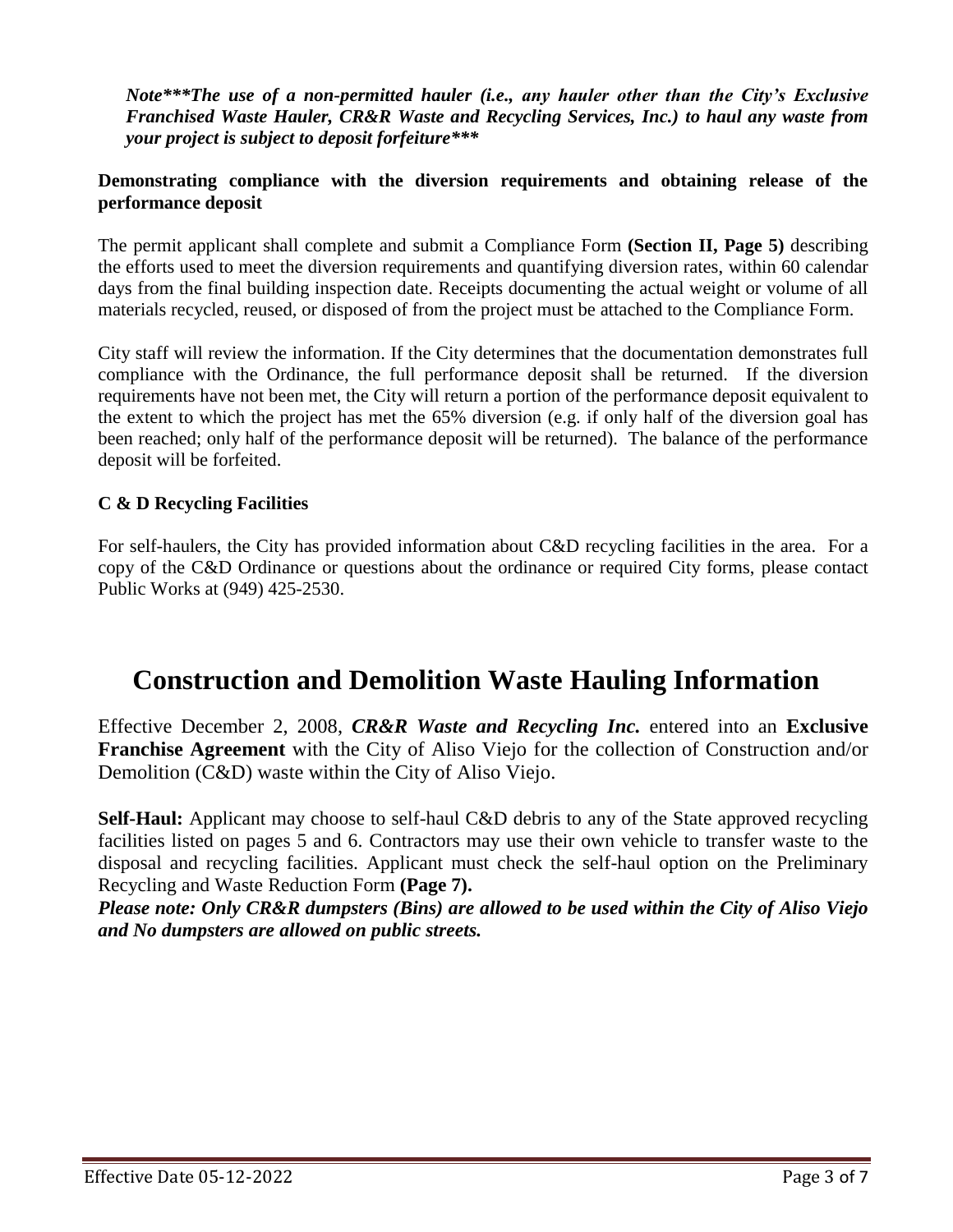### **Construction and Demolition Processing Facilities**

#### **Facility / Location**

Adams Steel, Inc. 3200 E. Frontera St. Anaheim  $(714)$  630-6523

Aguinaga Fertilizer Company 7992 Irvine Boulevard, Irvine (949) 786-9558

All Variety Metals, Inc. 1016 Santiago, Santa Ana (714) 835-9235

**Amazon Environmental** 7048 Elmer A venue, Whittier (562) 789-9191

**Brea Green Recycling** 1952 Valencia Avenue, Bre (714) 529-0100

**Consolidated Volume Transporter** 1131 Blue Gum, Anaheim (714) 238-3300

**CR Transfer** 11232 Knott Avenue, Stanton  $(714) 891 - 2776$ 

**Dan Copp Crushing Corp.** 1120 N. Richfield Road, Anaheim (714) 777-6400

**DuPont Carpet Reclamation/Recycle** 1355 S. Acacia Avenue, Fullerton  $(714) 518 - 1088$ 

**El Toro Materials Company** Rocky Road at Portola Pkwy., Lake Forest (949) 458-7993

**Ewles Materials** 32501 Ortega Highway, San Juan Capistrano (949) 728-0436

**Ewles Materials** 8182 Katella Avenue, Stanton (714) 894-0032

**Greenstone Materials** 31245 Ortega Highway, San Juan Capistrano (949) 728-0500

**Hanson Aggregates** California South of Spring, Long Beach (800) 300-6120

**Hanson Aggregates** 6956 Cherry, Long Beac (800) 300-6120

#### **Material Accepted**

Metal, rebar, beams, any scrap metal.

Green waste, wood, clean lumber, clean pallets, trees sized to 5 'x3', wood chips.

Metal, rebar, wood, Ferrous and non-ferrous metals, usable wood, occasional usable rebar.

Paint, latex and oil base paint only.

Dirt, greenwaste, wood, clean dirt only, woody trees and shrubs, sod and clean lumber.

Asphalt, brick, carpet, concrete, dirt, drywall, flooring, glass, greenwaste, metal, plastic, rebar, wood, additional charge for tires and refrigerators, no liquid or hazardous waste.

Asphalt, brick, carpet, concrete, dirt, drywall, flooring, glass, greenwaste, metal, plastic, rebar, wood, no liquid or hazardous waste.

Asphalt, concrete, rebar, clean concrete, asphalt, rebar, and mesh, mesh and rebar have to be sized.

Carpet, flooring, wood, adhesives + VCT + rubber base DuPont Antron Carpet.

Asphalt, brick, concrete, broken concrete w/rebar ok, roofing tiles, floor tiles, concrete and asphalt.

Asphalt, and concrete, clean concrete and asphalt.

Asphalt, and concrete, clean concrete and asphalt.

Clean asphalt, and concrete, and some rock.

Asphalt, and concrete, clean concrete and asphalt.

Asphalt, and concrete, clean concrete and asphalt.

| Fee          |              | Sorteed Militage |          | Received     |
|--------------|--------------|------------------|----------|--------------|
|              |              | V                | $\bigg($ |              |
| $\checkmark$ |              | V                |          | ✓            |
|              | $\sqrt{2}$   |                  |          | ✓            |
|              | ✓            |                  |          | ✓            |
| V            |              | ∕                |          | ✓            |
|              | ✓            |                  |          | V            |
| V            |              | ✓                |          | $\sqrt{2}$   |
| V            |              | ∕                |          | ✓            |
|              | $\checkmark$ |                  |          | ✓            |
| ∕            |              | ſ                |          | ✓            |
|              |              | ∕                |          | ∕            |
| V            |              | V                |          | $\checkmark$ |
|              |              |                  |          |              |
|              |              |                  |          |              |
|              |              |                  |          |              |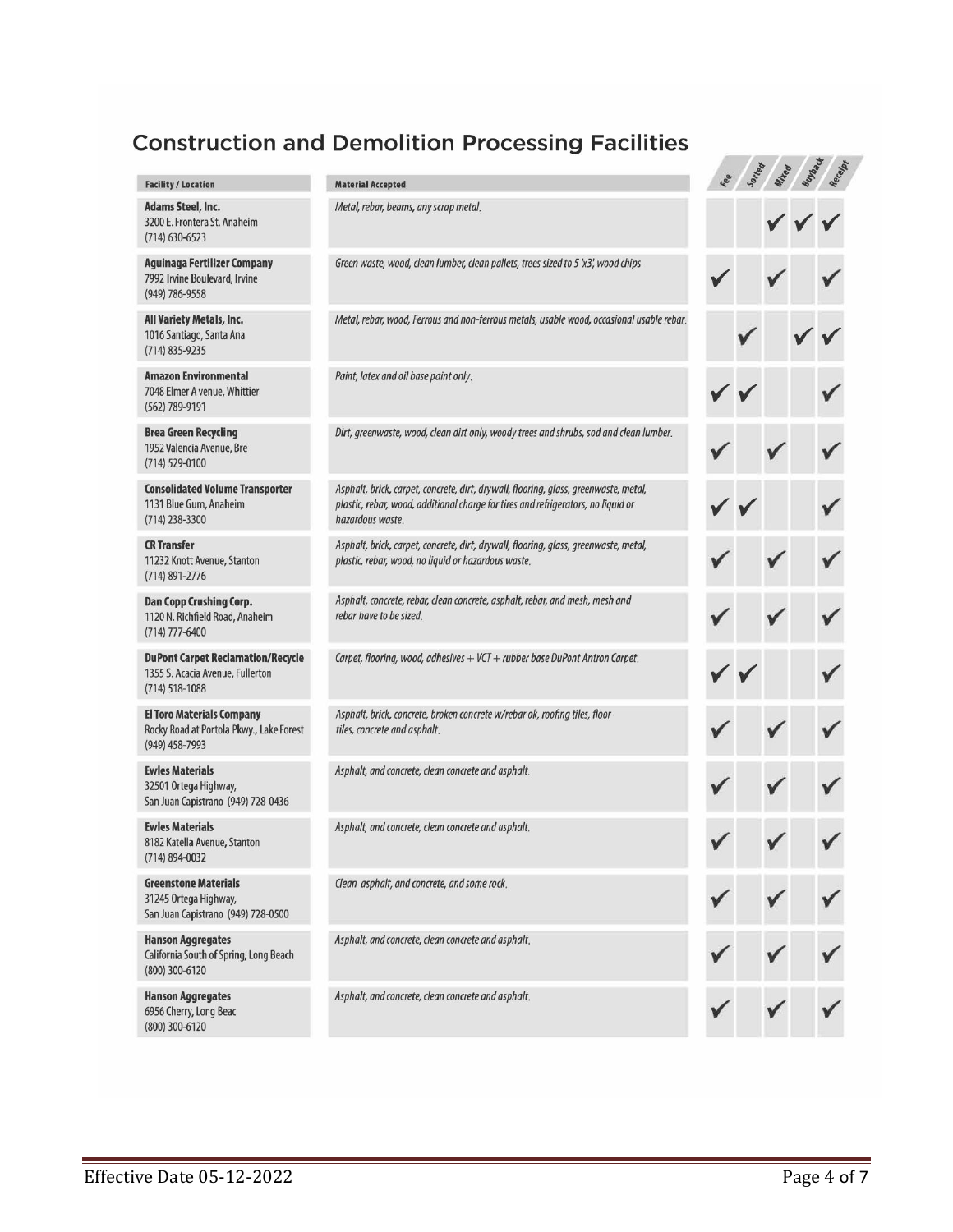### **Construction and Demolition Processing Facilities**

| Facility / Location                                                                                        | <b>Material Accepted</b>                                                                                                                                                        |  |  |
|------------------------------------------------------------------------------------------------------------|---------------------------------------------------------------------------------------------------------------------------------------------------------------------------------|--|--|
| Hanson Aggregates<br>Gothard & Talbert, Huntington A32:E32<br>(800) 300-6120                               | Asphalt, and concrete, clean concrete and asphalt.                                                                                                                              |  |  |
| <b>Hanson Aggregates</b><br>6145 Santiago Canyon, Orange<br>(800) 300-6120                                 | Asphalt, and concrete, clean concrete and asphalt.                                                                                                                              |  |  |
| J&P Rebon Wholesaler, Inc.<br>1301 N. Hancock Street, Unit C, Anaheim<br>$(714)$ 779-1565                  | Carpet, pads and sofa cushions.                                                                                                                                                 |  |  |
| <b>Madison Materials</b><br>1035 E. 4th Street, Santa Ana<br>$(714)$ 664-0159                              | Asphalt, brick, carpet, concrete, dirt, drywall, flooring, glass, greenwaste, metal,<br>plastic, rebar, wood, no liquid or hazardous waste.                                     |  |  |
| Ortiz Enterprises, Inc.<br>Locations vary throughout Orange County<br>(949) 753-1414 x114                  | Asphalt and concrete, clean asphalt and concrete, needs to be sized to<br>2'x2'x4', any wires needs to cut flush.                                                               |  |  |
| <b>Rainbow Disposal</b><br>17121 Nichols, Huntington Beach<br>$(714) 847 - 3581$                           | Asphalt, brick, carpet, concrete, dirt, drywall, flooring, glass, greenwaste, metal,<br>plastic, rebar, wood, tires accepted at additional cost, no liquid and hazardous waste. |  |  |
| <b>RJ</b> Noble<br>15505 E. Lincoln Avenue@Batavia, Orange<br>$(714)$ 637-1550                             | Asphalt, brick, concrete, dirt, flooring, clean concrete, asphalt, dirt, tile, sand, brick,<br>rock, plaster, reclamation.                                                      |  |  |
| <b>Sunset Environmental Transfer Station</b><br>16122 W. Construction Circle, Irvine<br>(949) 451-2600     | Asphalt, brick, carpet, concrete, dirt, drywall, flooring, glass, greenwaste,<br>metal, plastic, rebar, and wood.                                                               |  |  |
| <b>Sun West Metals</b><br>1150 N. Anaheim Blvd. Anaheim<br>(714) 635-0470                                  | Metal, scrap metal, stoves, washers, dryers, no refrigerators.                                                                                                                  |  |  |
| <b>Tierra Verde Industries</b><br>7982 Irvine Boulevard, Irvine<br>(949) 551-0363                          | Green waste, wood, no palm or dirt, no liquid or hazardous waste.                                                                                                               |  |  |
| <b>Tierra Verde Industries</b><br>31748 La Pata Road, San Juan Capistrano<br>(949) 728-0401                | Greenwaste, wood, no palm or succulents, wood painted or nails ok                                                                                                               |  |  |
| <b>Ware Disposal</b><br>1035 E. 4th Street, Santa Ana<br>(714)6640677                                      | Asphalt, brick, carpet, concrete, dirt, drywall, flooring, glass, greenwaste, metal,<br>plastic, rebar, and wood.                                                               |  |  |
| Waste Management<br>16122 Construction Circle West, Irvine<br>$(0.10)$ $\Gamma$ $\Gamma$ $1.070$ $\Lambda$ | Asphalt, brick, carpet, concrete, dirt, drywall, flooring, glass, greenwaste,<br>metal, plastic, rebar, wood, no liquid or hazardous waste.                                     |  |  |

16122 Construction (949) 552-8784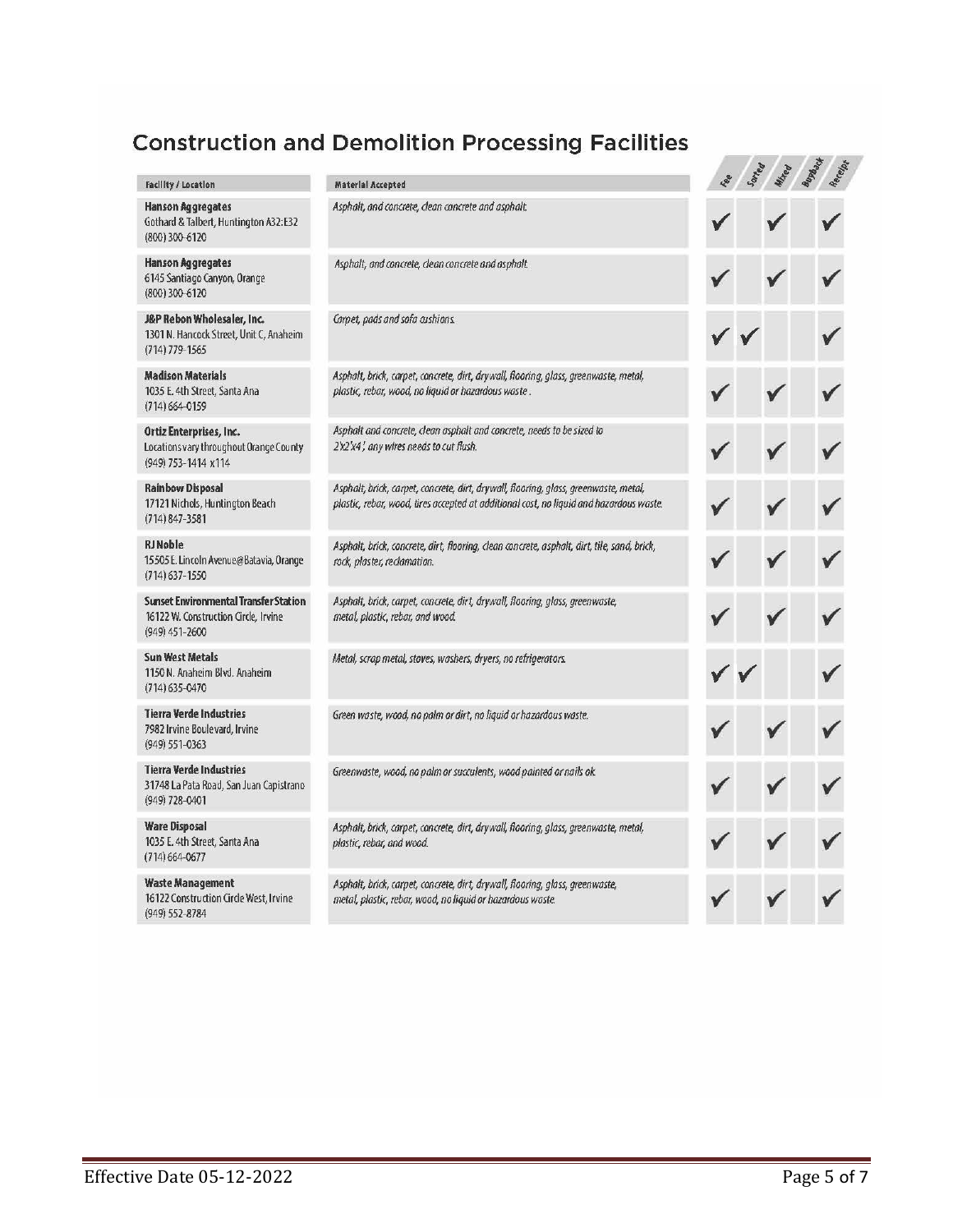

# **Section II Compliance Form**

**Must be submitted to City of Aliso Viejo's Environmental Services within sixty (60) days of project final building inspection date with receipts (showing load weights) from disposal and recycling facilities to get performance security deposit returned.**

| Comparison of Recycling and Waste Reduction (RWR) narrative and completed project<br>activities: Please review the RWR you submitted to the City of Aliso Viejo with your building<br>permit application. If there were any changes to the type of recycling or disposal activities you<br>described in Part One of the RWR, please note them in the sections below and briefly explain the<br>rationale for any changes. |                                                                                                                      |  |
|---------------------------------------------------------------------------------------------------------------------------------------------------------------------------------------------------------------------------------------------------------------------------------------------------------------------------------------------------------------------------------------------------------------------------|----------------------------------------------------------------------------------------------------------------------|--|
| Salvage and Deconstruction<br><u>Salvage and Deconstruction</u>                                                                                                                                                                                                                                                                                                                                                           |                                                                                                                      |  |
| On-site reuse<br><u> 1989 - Johann John Stone, markin film ar yn y brenin y brenin y brenin y brenin y brenin y brenin y brenin y</u>                                                                                                                                                                                                                                                                                     |                                                                                                                      |  |
| Source separation of materials                                                                                                                                                                                                                                                                                                                                                                                            | <u> 1989 - Andrea Santa Andrea Andrea Santa Andrea Andrea Andrea Andrea Andrea Andrea Andrea Andrea Andrea Andre</u> |  |
| Inert fill use                                                                                                                                                                                                                                                                                                                                                                                                            |                                                                                                                      |  |
|                                                                                                                                                                                                                                                                                                                                                                                                                           |                                                                                                                      |  |
| Disposal at a landfill or transfer station example of the station of the station of the station of the station                                                                                                                                                                                                                                                                                                            |                                                                                                                      |  |
| Educational strategies experience and the strategies of the strategies of the strategies of the strategies of the strategies of the strategies of the strategies of the strategies of the strategies of the strategies of the                                                                                                                                                                                             |                                                                                                                      |  |
| Comparison of original RWR estimated tonnages and actual tonnages for<br>1.<br>diversion and disposal and diversion rates of this Compliance Form.                                                                                                                                                                                                                                                                        |                                                                                                                      |  |
| a. Initial RWR estimates: Total Tonnage                                                                                                                                                                                                                                                                                                                                                                                   |                                                                                                                      |  |
| b. Actual project tonnage and diversion rates: Diversion Tonnage________ Disposal Tons_________                                                                                                                                                                                                                                                                                                                           |                                                                                                                      |  |
| Actual diversion rate (all materials): ______________%                                                                                                                                                                                                                                                                                                                                                                    |                                                                                                                      |  |